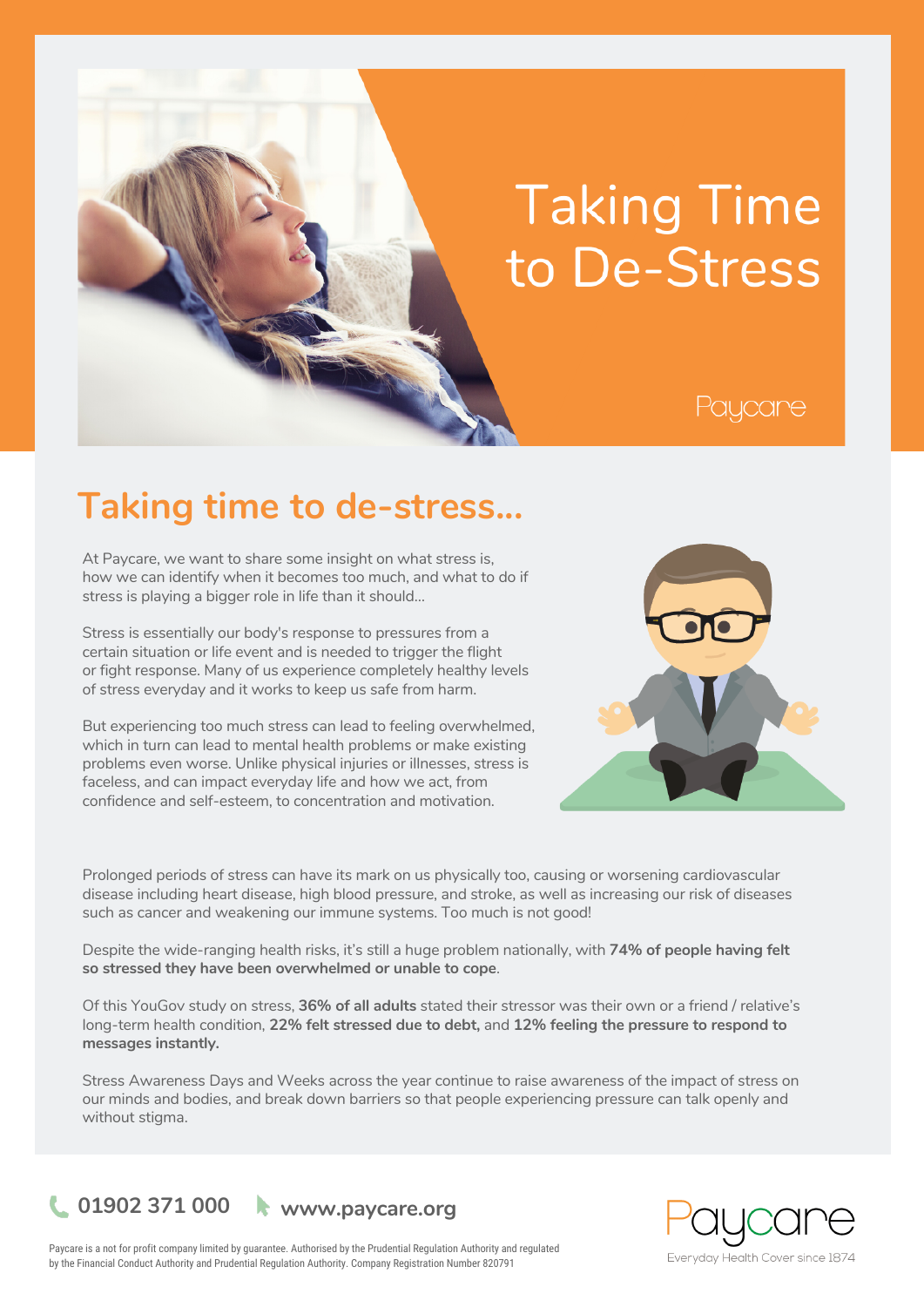At Paycare, we're passionate about ensuring our Policyholders take care of their **health and wellbeing,** and these small but effective tips can help to not only alleviate the impact of stress, but reduce it too:



# **The Signs of Stress**

You may notice physical, emotional, and mental signs that you're experiencing high levels of stress — understanding your own response will help you to recognise it and put measures in place to manage it. These signs might include fast heartbeats, trouble sleeping, eating too much or too little, finding decisions difficult, being irritable, having headaches, and sweating.

# **Deep Breathing**

Luckily, we breathe on autopilot, but when we're stressed we can forget to breathe meaningfully and deeply, which can actually lower our heart rate and help us to feel calmer. One tactic that we learned from our Lifestyle Intervention Consultant, Laura Butler, was to breathe in for seven seconds, hold for five seconds, and breathe out for seven seconds. It's simple, but hugely effective.

# **Meditation**

Studies have found that mindfulness can help reduce stress and improve your mood, so it's worth giving this a try if you've never done it before (there are loads of free meditation apps to choose from)



### **Time Management**

Feeling overwhelmed by your to-do list and taking on more than you can handle can cause you to feel stressed. Take some time to prioritise your workload or schedule, and split out your time to work through things one by one (try to keep distractions to a minimum too) - remember, if you can't do it all, you can always ask for help.

# **Nutrition**

Some stress can be attributed to our diets, so it's important to review what we're consuming and make sure that we're getting all the basics we need (plenty of vitamins, minerals, and fruit and veg)





# **Talk About It**

Talking to others about how you're feeling can be useful and help to ease the weight on your shoulders. If you don't have anyone you feel comfortable talking to, there are many organisations that can help (detailed below) and **don't forget that as a Paycare Policyholder,** you can use our **Counselling Service** or **Employee Assistance Programme** (if your plan is provided through work) for confidential support. These can be used for a wide range of things —whether it be financial worry, physical pain or discomfort, or grief, depression and anxiety — just visit your **Paycare Log In area** to find out more.

**01902 371 000 www.paycare.org**



Paycare is a not for profit company limited by guarantee. Authorised by the Prudential Regulation Authority and regulated by the Financial Conduct Authority and Prudential Regulation Authority. Company Registration Number 820791

Everyday Health Cover since 1874